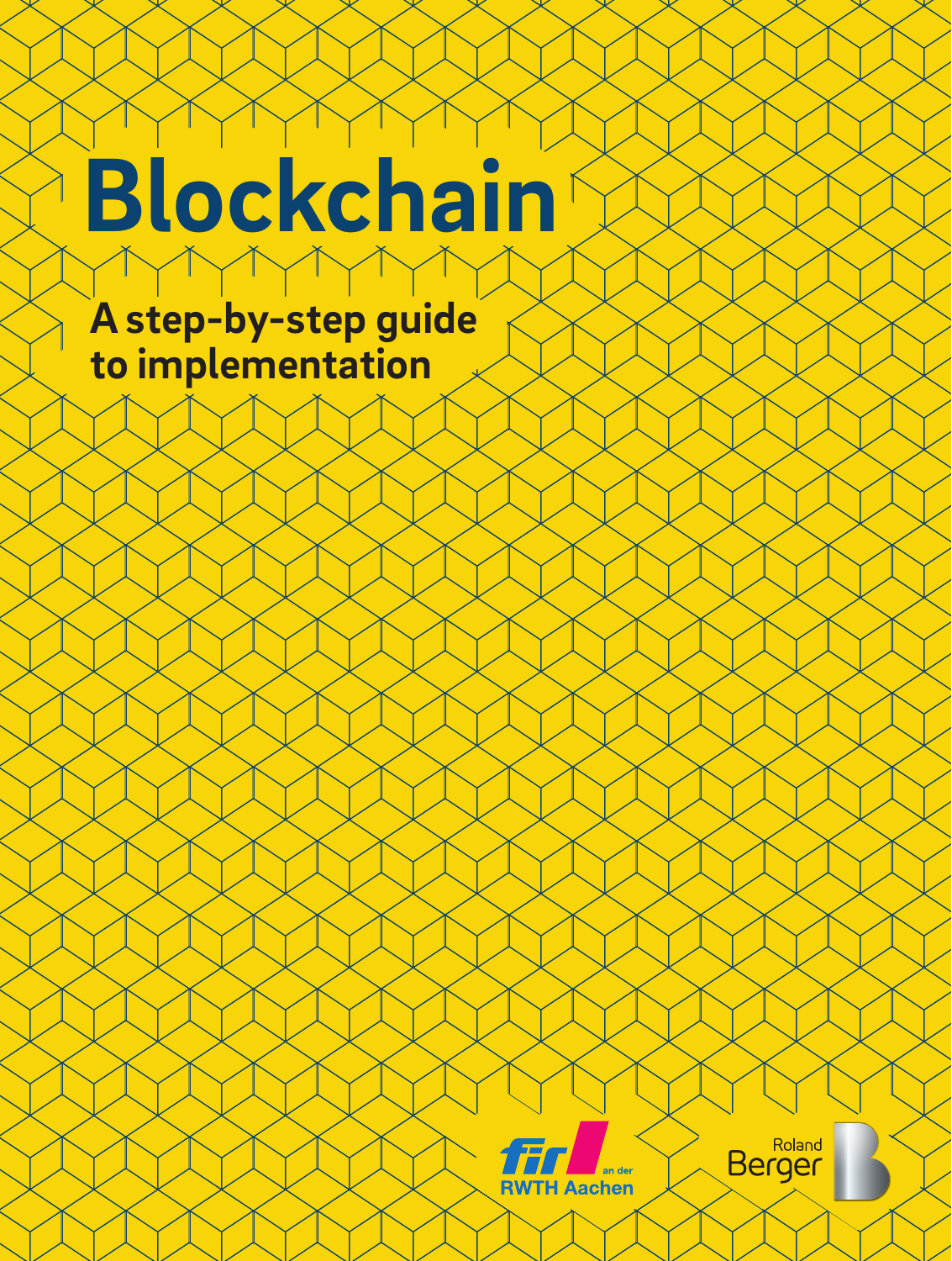## **Introduction**

**Distributed ledger technologies, of which the best known example is blockchain, were expected to make their big breakthrough in 2018. Instead, the opposite happened. Cryptocurrency price slumps and delays in promising projects became symptoms of a new sense of caution. Organizations tried to use blockchain in unsuitable applications, and underestimated implementation hurdles.** 

**Despite this, the need for effective data exchange and data management in today's connected world remains high. Decentralized solutions, intelligent sensors, global supply chains and vast quantities of customer data will further stimulate demand for specialized and powerful data management systems. Blockchain therefore remains one option to enable a secure and interconnected world. The following five-step approach will help you harness blockchain's potential, avoiding common mistakes and overcoming implementation hurdles on your way.**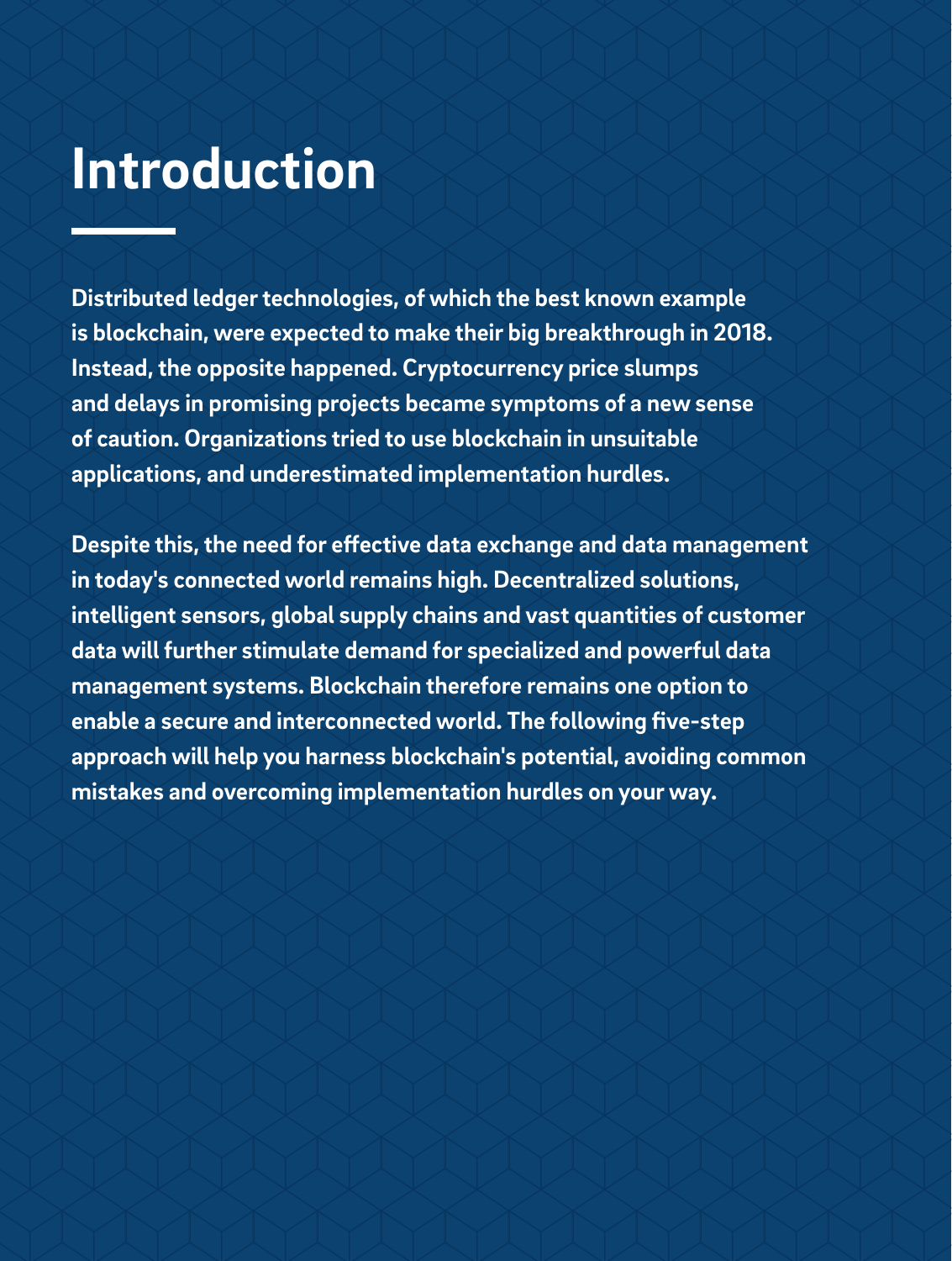## **Contents**

| <b>Step1</b> |  |
|--------------|--|
|              |  |

## **Step 2**

| Identify suitable blockchain settings and incentives  6 |
|---------------------------------------------------------|
| Identify blockchain settings                            |
| Design an incentive system for participants             |

## **Step 3**

| Identify and close organizational resource gaps  8 |  |
|----------------------------------------------------|--|
|----------------------------------------------------|--|

## **Step 4**

| Evaluate costs and benefits before prototyping 9 |  |  |
|--------------------------------------------------|--|--|
|--------------------------------------------------|--|--|

## **Step 5**

| Implement a prototype/proof of concept |  |
|----------------------------------------|--|
| Test and learn from the prototype      |  |
| Go from prototype to product           |  |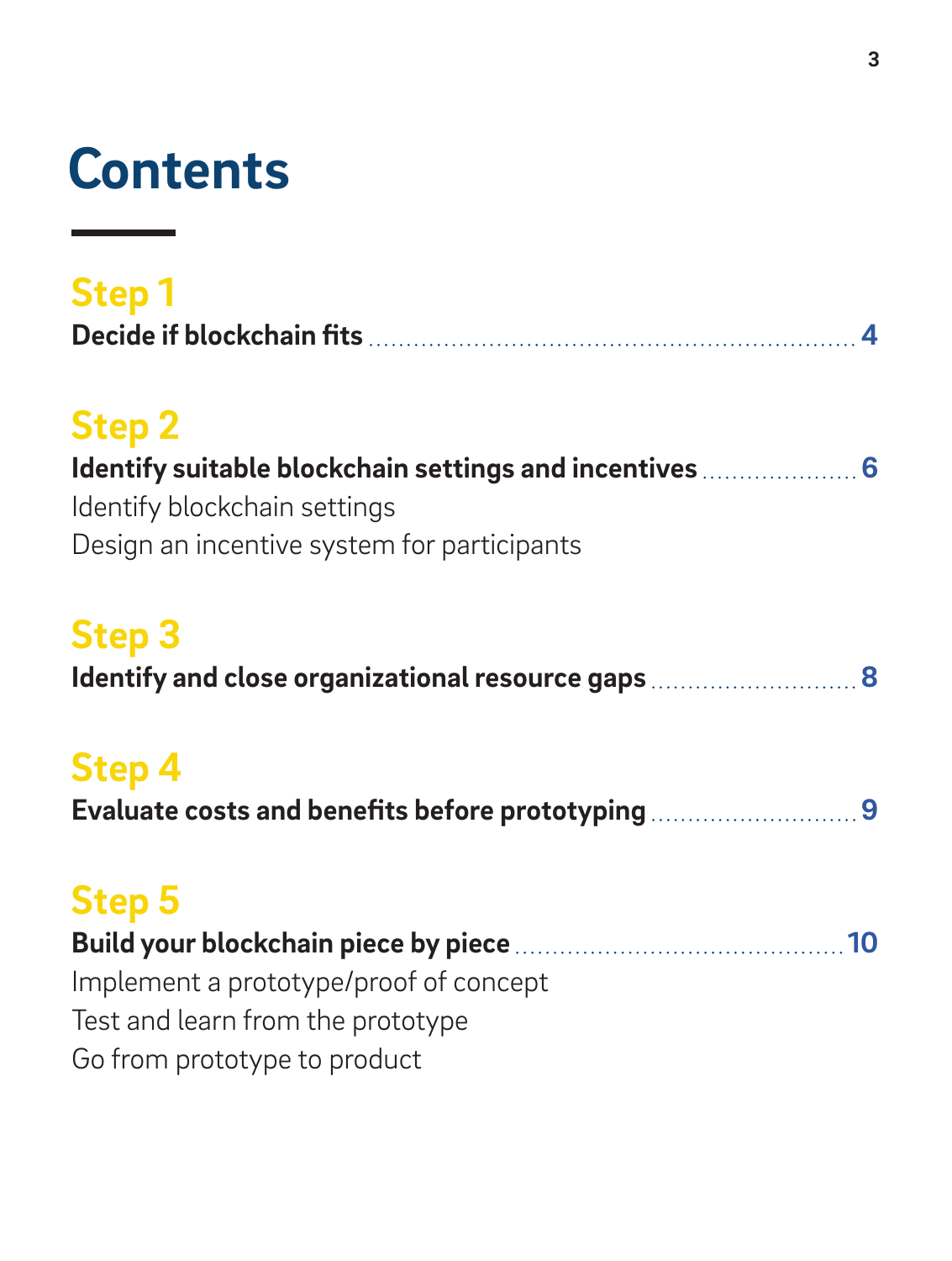## <span id="page-3-0"></span>**Step 1**

## **Decide if blockchain fits**

The first step in your blockchain journey is the most important. You have to define what you and your partners actually require from your data management system. The "Technology seeks application" adage is especially pertinent in the case of blockchain technology. Distributed ledgers are often applied to problems that are a poor fit for the technology. While they can be used to build a distributed data management system between several entities, they are not the only solution. It is important to understand that the technology is not a "better" way to store, exchange and manage data but simply "another" way.

**A: The five-step approach**

**Decide if blockchain fits**

**Identify suitable blockchain settings and incentives**

**Evaluate costs and benefits** 

**Identify and close organizational** 

### **B: Data management technologies BILATEDAL**

|                      | <b>DATA EXCHANGE</b>                                                                                                                                                                 |
|----------------------|--------------------------------------------------------------------------------------------------------------------------------------------------------------------------------------|
|                      | $\longleftrightarrow$                                                                                                                                                                |
| <b>EXAMPLE</b>       | Typical examples are e-mail,<br>telephone, electronic data<br>interchange (EDI)                                                                                                      |
| <b>PRINCIPLE</b>     | Data is not systematically stored.<br>Transactions are only traceable<br>between direct participants                                                                                 |
| <b>ADVANTAGES</b>    | Easy to use; low investment and<br>maintenance costs; no central<br>authority                                                                                                        |
| <b>DISADVANTAGES</b> | No traceability; no ecosystem-<br>wide data analysis possible;<br>falsification of data possible;<br>when standards are changed each<br>partner must adapt IT; redundancy<br>of data |
|                      | Bilateral data interchange,<br>paired with centralized<br>databases, is still the prevalent<br>system used by organizations to<br>exchange data                                      |

**piece by piece**

**resource gaps**

1.

2.

3.

4.

5.

**before prototyping**

**Build your blockchain**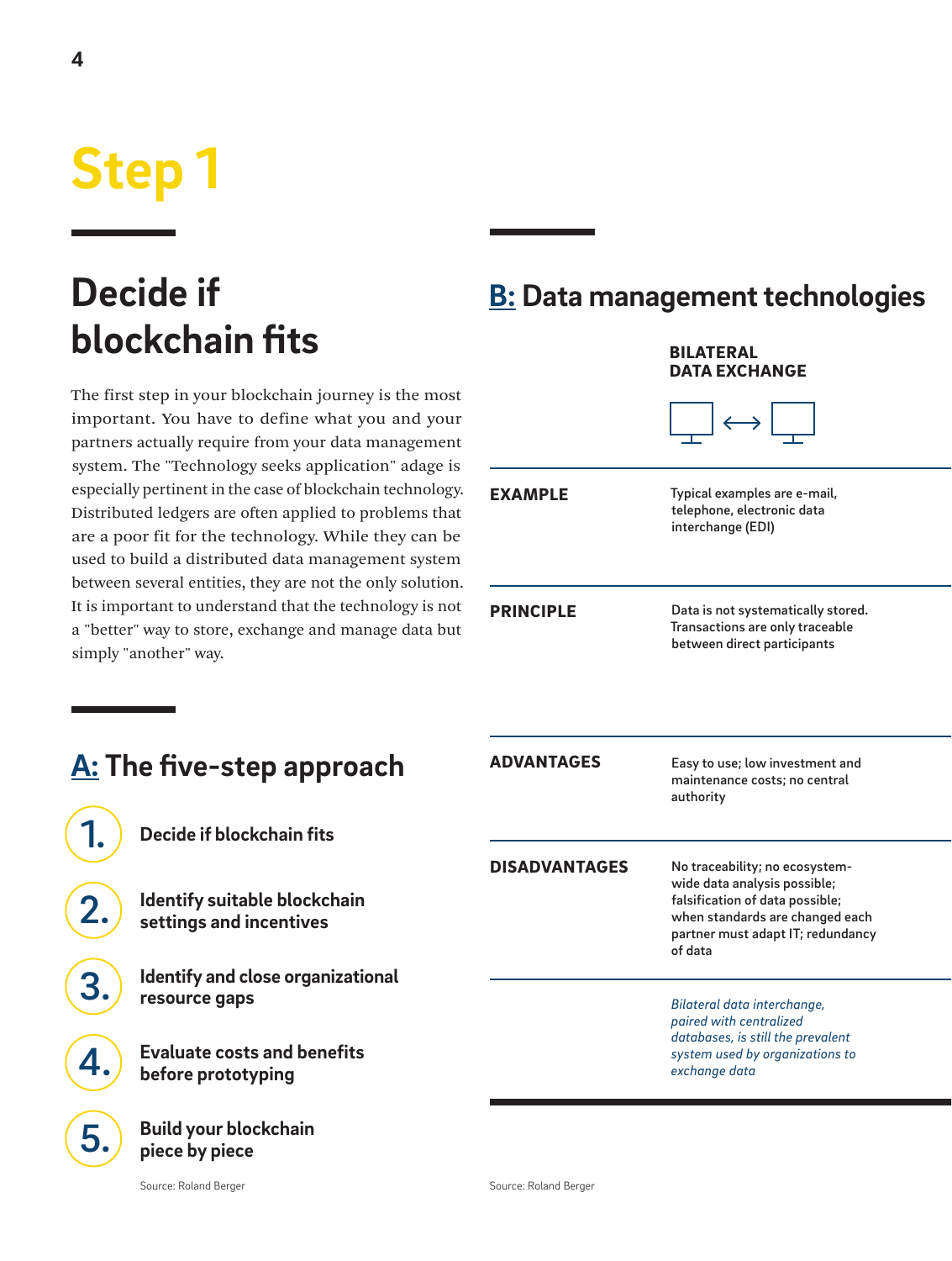### CENTRALIZED **DATABASE**



Typical client/server architecture within organizations, for example Oracle, MS SQL, SAP HANA, PostgreSQL, MySQL

All data is stored and updated in one single database on one hardware solution. A trusted authority decides what data is stored and updated

### DECENTRALIZED **DATABASE**



Common data management architecture used by multiregional organizations. Typical examples are: Cassandra, Hadoop, Hive, MongoDB, Elasticsearch, Industrial Data Space

Data is stored where needed on several connected databases. A trusted authority decides what data is stored and updated

### DISTRIBUTED LEDGER



Young data management architecture, mainly used for cryptocurrencies. The dominant version is blockchain, while other examples include hashgraph and IOTA

All data is stored and updated in one single database, stored on all participants' hardware. An algorithm, called the consensus mechanism, decides what is stored and updated on the database. There is no central authority

Single trusted source; no duplication; no single point of failure; proprietary traceability of transactions

Limited scalability due to bandwidth and consensus mechanism; limited tolerance for corrections; frequency of data writing is limited; difficult to implement

Single trusted source; no duplication of data; high performance; easy to operate and maintain; high acceptance among users

Trusted database provider needed, including costs for the provider; single point of failure; limited scalability due to bandwidth; no proprietary traceability of transactions<sup>1</sup>

High availability and fault tolerance; high performance; high scalability; highly customizable, depending on the application

Duplication of data points; no single trusted source; no proprietary traceability of transactions<sup>1</sup>

CLOUD SOLUTIONS are not simply generic database architectures. Rather, the term describes the on-demand availability of data management services to users over the internet. The cloud provider takes on the role of a central, trusted intermediary, which observes and controls data access.

<sup>1</sup> Transaction history can be traced by additional data log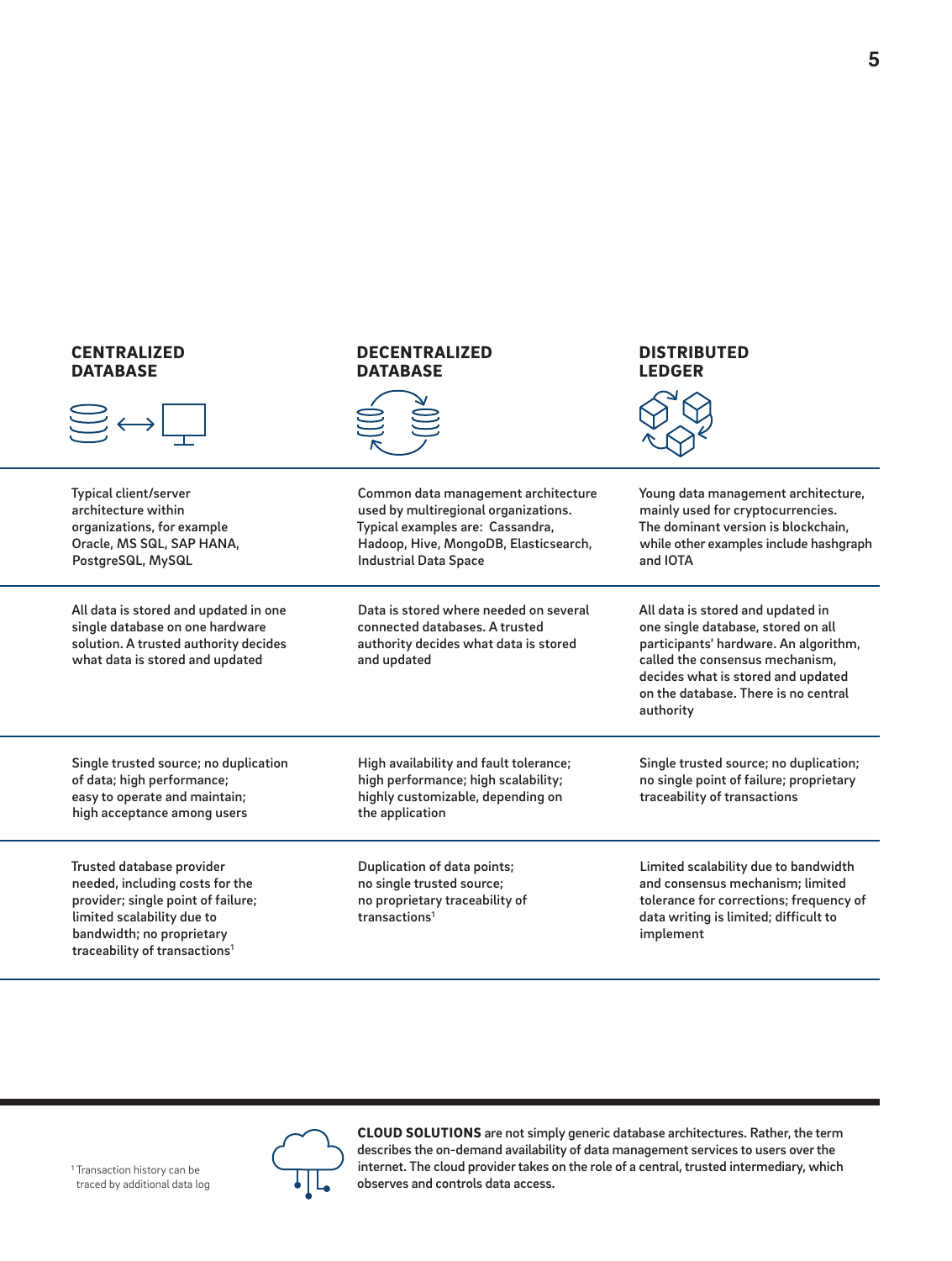<span id="page-5-0"></span>All of these solutions have their raison d'être. By answering the following questions you can determine if blockchain is the right solution in your use case:

- **1. Shared database:** Do you need a structured database that is shared among entities?
- 2. Multiple writers: Is there more than one entity generating transactions that modify the database?
- **3. Absence of trust:** Do the entities not trust each other to modify their database?
- **4. Disintermediation:** Do you want to avoid having a central party acting as a transaction gatekeeper?
- **5. Dependent transactions:** Do you have transactions that depend on each other?

 If you answered "no" to any of the questions, then you should not apply blockchain. Instead you should have a closer look at one of other proposed data storage and managementsolutions.  $\rightarrow \mathbf{B}$ 

But if you answered "yes" to all five questions, then read on as the remaining four steps will help you successfully manage your blockchain project.

## **Step 2**

### **Identify suitable blockchain settings and incentives**

### **IDENTIFY BLOCKCHAIN SETTINGS**

Once you have identified blockchain technology as the most suitable database technology for your use case, you need to identify the correct blockchain settings. There

are various technical solutions with which to set up and manage a blockchain. The decision dimensions for the right kind of blockchain can be broken down as follows:

- $\rightarrow$  Who has read and write rights for the data stored in the blockchain? (Private or public)
- $\rightarrow$  What is the degree of centralization? (Number of nodes)
- $\rightarrow$  What kind of consensus mechanism is used? (Proof of work vs. proof of stake, for example)
- → What kind of data do I need to store on the blockchain? (Oracle needed?)

### $\rightarrow$  READ AND WRITE ACCESS

Blockchains can be designed to restrict someone's ability to access, contribute or store information. There are generally three levels of access. The most obvious is reading, or who is permitted to access what data. For example, complete transparency poses obvious problems concerning proprietary and private data, but it can also increase trust and accountability. The next level is contributing transactions, which describes the permission needed to send transactions (data) within the network. This does not necessarily mean that the transaction will be stored on the blockchain; a supplier could be permitted only to read selected details of a product and contribute data. Whether this data is actually accepted and added to the blockchain is determined by the consensus mechanism (see below). This is the third level of access and allows someone to add new data to the blockchain, subject to validation by the respective consensus mechanism.

### → DEGREE OF CENTRALIZATION

A key characteristic of a blockchain is the redundant storage of the entire set of data across multiple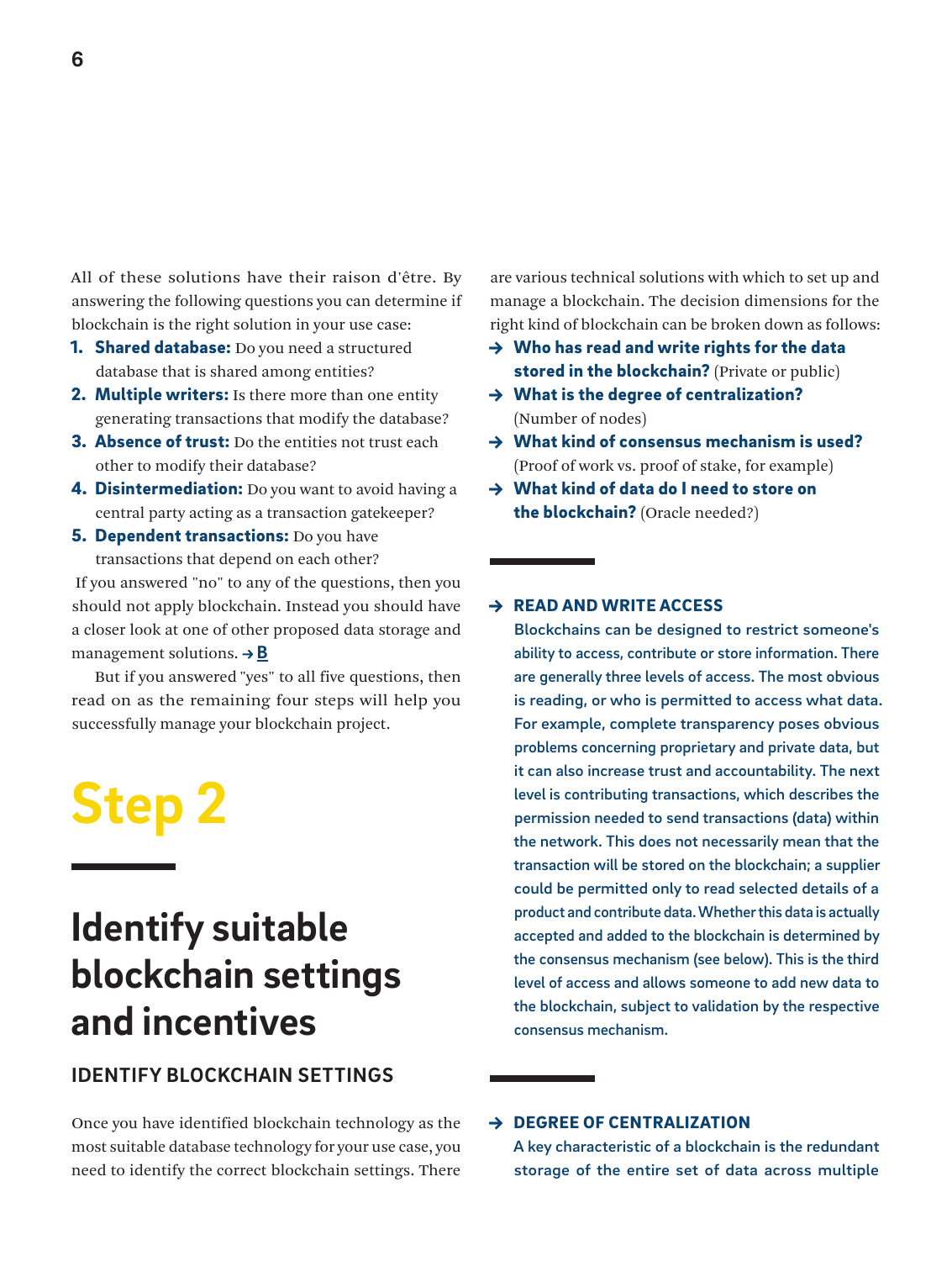participating nodes in the network. A node can be any electronic device with access to the network and the capability to process data (e.g. a PC or smartphone). Any fully integrated node will store an entire local copy of the blockchain, receive every single transaction within the network and contribute to the validation process. However, there is no standard on how many nodes with the complete set of data need to exist, or how many different parties should control them. A high degree of decentralization implies a high number of independent nodes and therefore greater data safety, integrity and reliability. A high degree of centralization implies the opposite, but offers advantages around scalability and implementation. In many business applications local versions are stored by cloud providers, offering the necessary IT infrastructure.

### → CONSENSUS MECHANISM

The consensus mechanism describes the process by which the network "agrees" on the next block (of data) to add to the blockchain, or more specifically, which node gets to decide. Achieving consensus on the anonymous internet is a difficult task as in many cases a simple vote does not work. Bitcoin came up with a solution: the consensus algorithm. It is considered the heart of a blockchain application and picks the node that decides which block will be added to the blockchain. There are two different mechanisms. Proof of work: This mechanism relies on the assumption that someone who contributes a significant amount of effort to the blockchain is interested in its accuracy. The chances of a node becoming the decider increase with the amount of "work" it does, usually measured in processing capacity. However, this can lead to high costs and compromised scalability (a common example is the Bitcoin blockchain). The mechanism is like the consensus achievement process at Wikipedia. A user could create

several accounts and thus promote their own opinion as a majority opinion (Sybil attack). This is prevented by giving low credibility to accounts that have delivered very few contributions. An opinion from an account with many contributions is given more credibility. Proof of stake: Here the underlying assumption is that someone who has a high stake in the trustworthiness of the blockchain is interested in its accuracy. The higher their stake is, the more likely they will get to decide on a new block. Almost anything can constitute a "high stake", which in turn allows distribution of influence similar to shareholder principles when it comes to steering a company.

### $\rightarrow$  ORIGIN OF DATA (USAGE OF ORACLE)

While data stored on the blockchain can't be manipulated or compromised, the technology is poor at validating the reliability of a node's data. Beyond plausibility checks there are no mechanisms to, for example, trace whether a parameter was "made up". You may have to establish a system that verifies the origin and trustworthiness of the original data. Several solution providers are attempting to address this issue by certifying specific data sources. However, this undermines the general principle of the blockchain, which tries to avoid dependency on third parties when it comes to establishing trust. This should be taken into account when trying to integrate data from specific origins. Unreliable data may have a negative impact on an otherwise reliable database and involving a third party may compromise independence.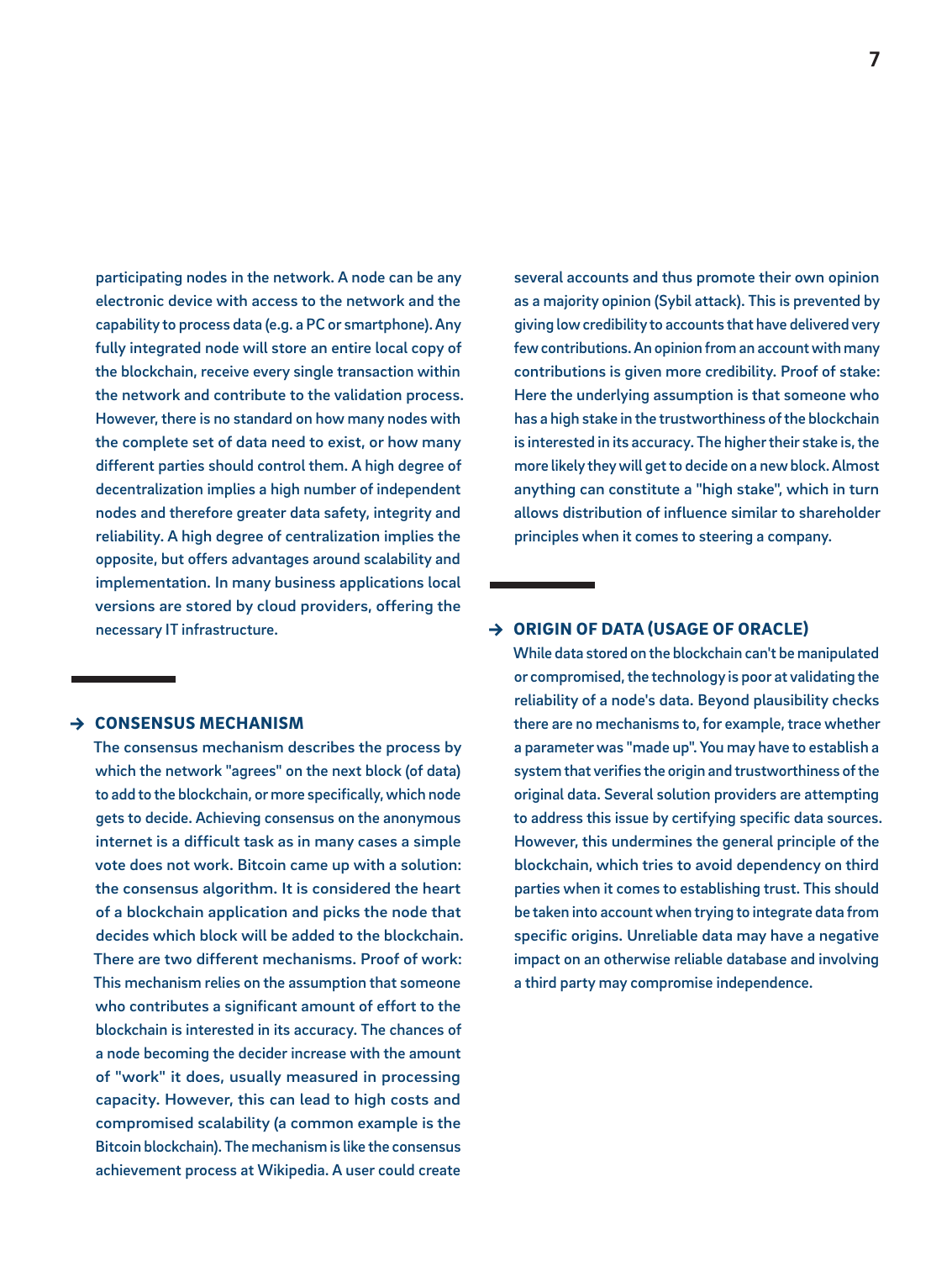## **Step 3**

### <span id="page-7-0"></span>**DESIGN AN INCENTIVE SYSTEM FOR PARTICIPANTS**

To ensure your partners' participation in the blockchain system you need an incentive scheme. This can be intrinsic (economic advantages for your own organization) or extrinsic. The market power of the blockchain initiator or payments to participants are common examples of extrinsic incentive systems. One argument that can be used to entice a partner to participate is the prospect of a closer bond between the companies. For example, if you get your subcontractor to write in a shared blockchain, they know that your organization will be reluctant to swap them out as it will require a another provider to qualify.

## **Identify and close organizational resource gaps**

To ensure the success of a blockchain project you need to check if your internal resources can cope with the challenge. The key factors to ensure a rigorous costbenefit analysis of the use case, as well as successful implementation, include:

- $\rightarrow$  Business model understanding
- → Process knowledge
- → Technological know-how

### **C: Blockchain implementation hurdles**

#### **TECHNOLOGY BUSINESS** ENVIRONMENT Blockchain characteristics → Does transparency make sense for all users involved? → Are high transaction costs justified by increased data traceability and security? Incentive system  $\rightarrow$  Is there an intrinsic business case for participating companies?  $\rightarrow$  Do organizations participate due to external pressure? Digital-analog  $\rightarrow$  Are the input data correct? → Are you able to map the processes in the blockchain? ORGANIZATION Resource management → Internal know-how available? → Financial resources available? **Culture** → Users open to transparency, traceability of all process steps? → Management of such a project possible? Law and regulation → Transparency and data openness legally allowed?  $\rightarrow$  Right to forget compatible with blockchain?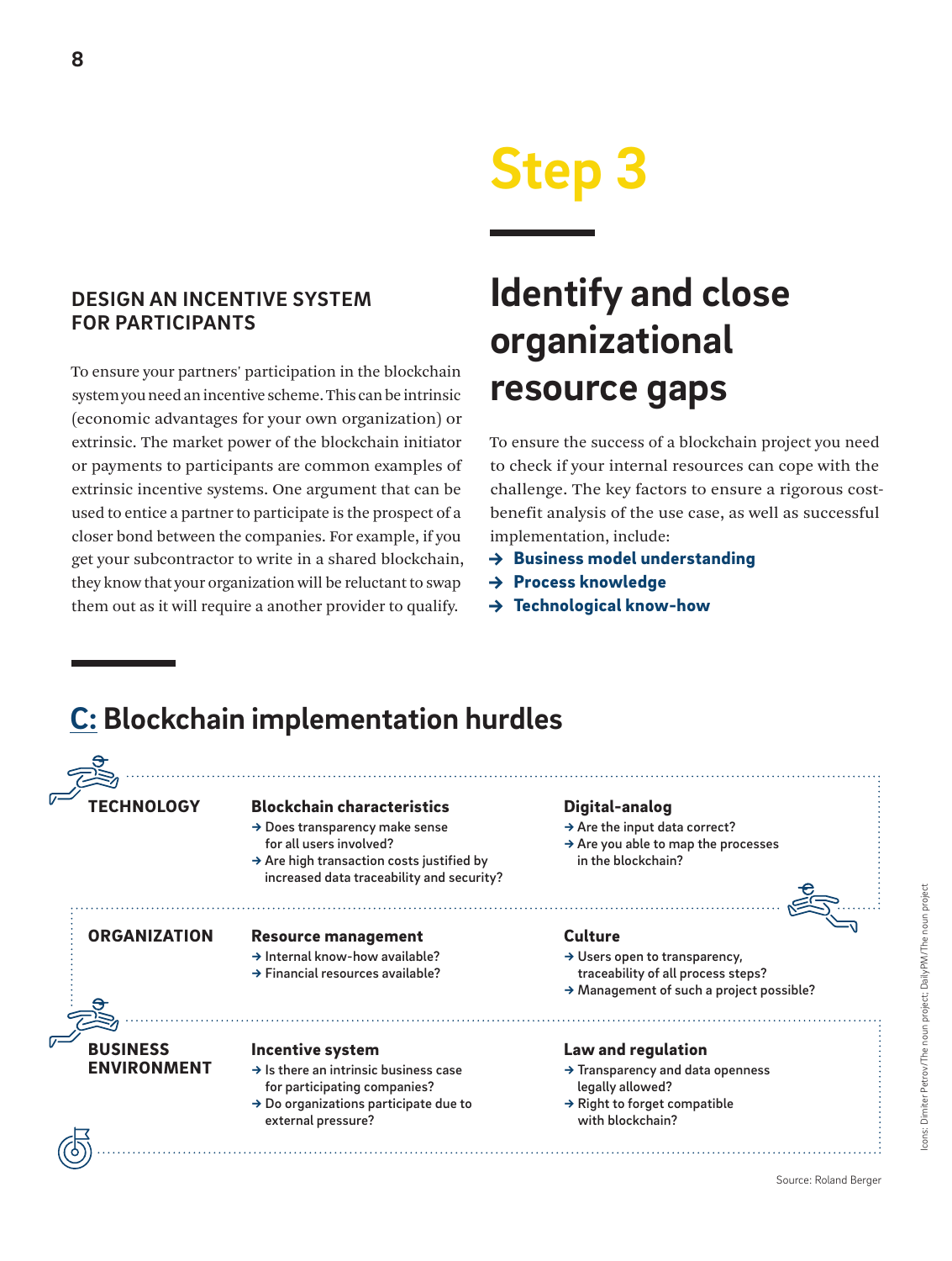<span id="page-8-0"></span>Understanding what the organization's business model is and developing potential new business models is critical in determining if the use case will achieve longterm business goals. It is about the danger the intended use case poses to the current business model, as well as the opportunities it can open up. In addition, an understanding of the business models and trends in the economic environment is important. Questions such as "What is my partner trying to achieve through their role in the use case?" or "Is that contrary to our own interests?" must constantly be revisited.

As with every IT project, knowledge about business processes is crucial. In many organizations, very few employees have an actual, comprehensive overview of these processes. It is therefore worthwhile including a process review in the blockchain project.

The organization needs technological know-how about data management systems, and blockchain especially, to determine if the possibilities and limitations of the technology match its own interests. In particular, employees should thoroughly assess whether other database technologies are a better fit. In case of doubt, train employees to use them. However, it is not necessary to employ a large number of programmers to code and maintain the blockchain yourself – these resources can easily be outsourced to external service providers. But the organization still needs a limited number of experts to validate the work of the external service providers. After concluding step 3, you should be able to answer all questions regarding the common blockchain hurdles, whether they are of a technological, organizational or business environmental nature. **C**

## **Step 4**

### **Evaluate costs and benefits before prototyping**

After working out which kind of blockchain you need, how to incentivize your partners and how to build up the necessary internal knowledge, you need to reevaluate the benefits and costs of the use case. Methods such as NPV/ ROI calculations should form the basis of the analysis. However, be aware that the success of the project is highly dependent on your business partners, too. Combined with the immaturity of the technology, this means the upward and downward risks of the project are higher than in conventional business investments. These points are key to the evaluation of the project's financial viability.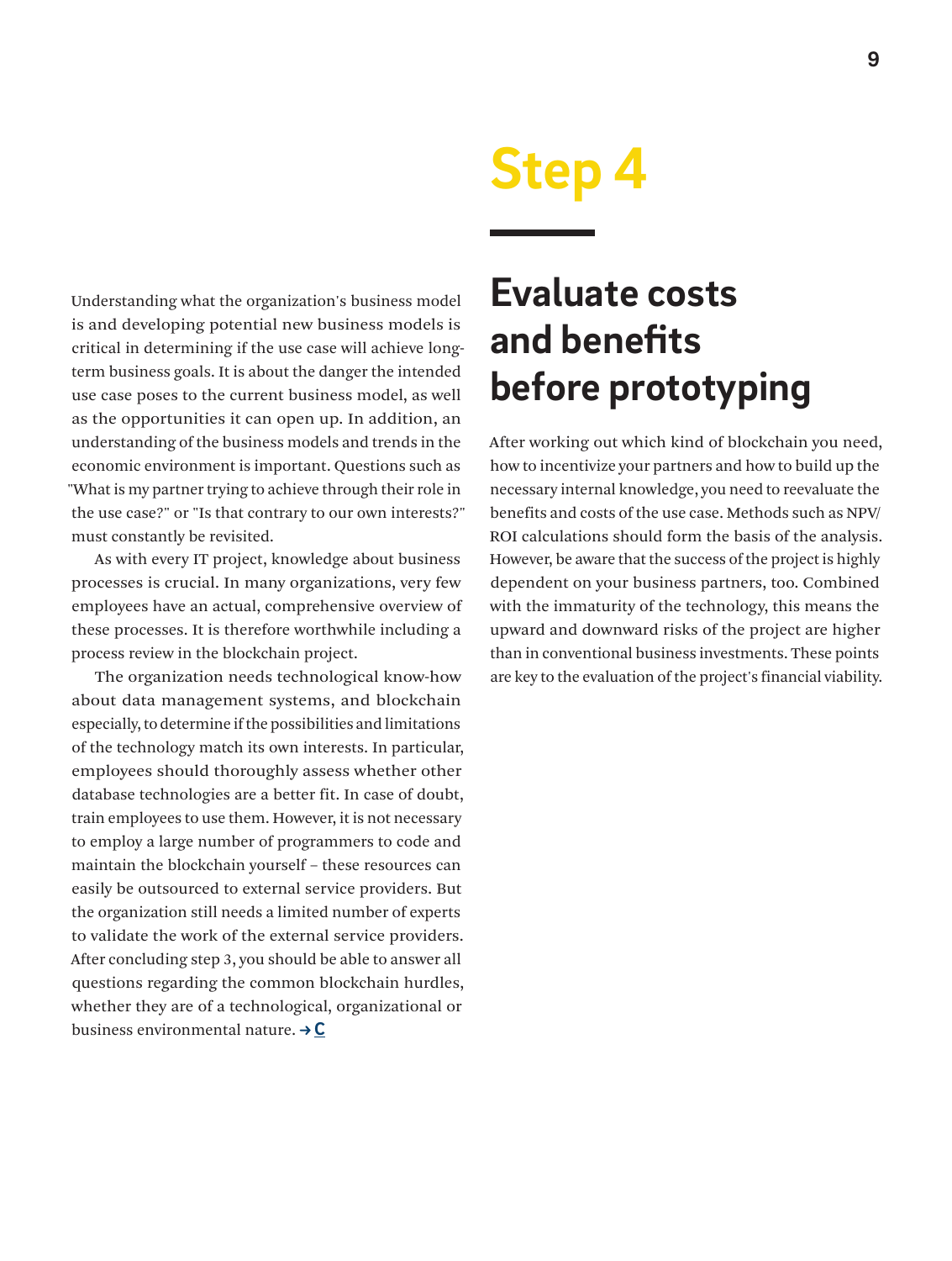## <span id="page-9-0"></span>**Step 5**

### **Build your blockchain piece by piece**

### **IMPLEMENT A PROTOTYPE/ PROOF OF CONCEPT**

After establishing the financial viability of the use case, you can start building a blockchain prototype, or proof of concept. However, first note the following points:

- $\rightarrow$  It is a widespread misconception that blockchain can digitalize processes or replace digitalization. Blockchain is a digital data technology that needs digital infrastructure to work, including digitalized inputs, processes and outputs.
- $\rightarrow$  If your organization is already sufficiently digitalized you need to integrate your blockchain system into this infrastructure. It won't be economically feasible to build a fully redundant IT infrastructure for your blockchain project.
- $\rightarrow$  Remember: Blockchain projects are set up between organizations or departments that do not fully trust each other. Such cross-entity projects have no structure that converges on one decisionmaker, but rather a structure that converges on the responsible managers of all entities involved. The fact that these managers tend to all have their own target horizon complicates goal-oriented cooperation, in particular. It is therefore advisable to rely on service providers who can cope with the task of cross-organization coordination and cooperate with companies that have previously proved to be good partners, e.g. through industrial associations.
- $\rightarrow$  However, once the set-up is clearly defined and alignment between partners is ensured, the blockchain project becomes a comparably ordinary

IT project. Responsibilities must be defined, maintenance plans developed, interfaces between the systems programmed and access rights distributed.

### **TEST AND LEARN FROM THE PROTOTYPE**

It is essential to understand that a blockchain, by definition, is more difficult to update (including bug repairs) than classic databases with a central intermediary. Put simply, the more participants that take part in a blockchain, the more difficult it is to change protocol, as every participant must agree to the update. Therefore, it is essential to undertake comprehensive testing and clearly regulate cooperation between blockchain participants in advance. Furthermore, KPIs must be defined to compare the performance of legacy systems (central databases) and blockchain based systems. However, organizational learning will ensure that the one-off costs of extending the use case or future use cases will decrease.

### **GO FROM PROTOTYPE TO PRODUCT**

A fundamental advantage of blockchain is that the technology replaces confidence in a central intermediary. This advantage is lost if the organization that launched the blockchain becomes a new form of intermediary by maintaining the power to alter the blockchain code without the approval of other participants. To avoid this happening, make the blockchain code available to all users, opening up access to the blockchain, or cede decisions to a consortium. Depending on the use case, it may be useful to attract other participants in order to benefit from network effects.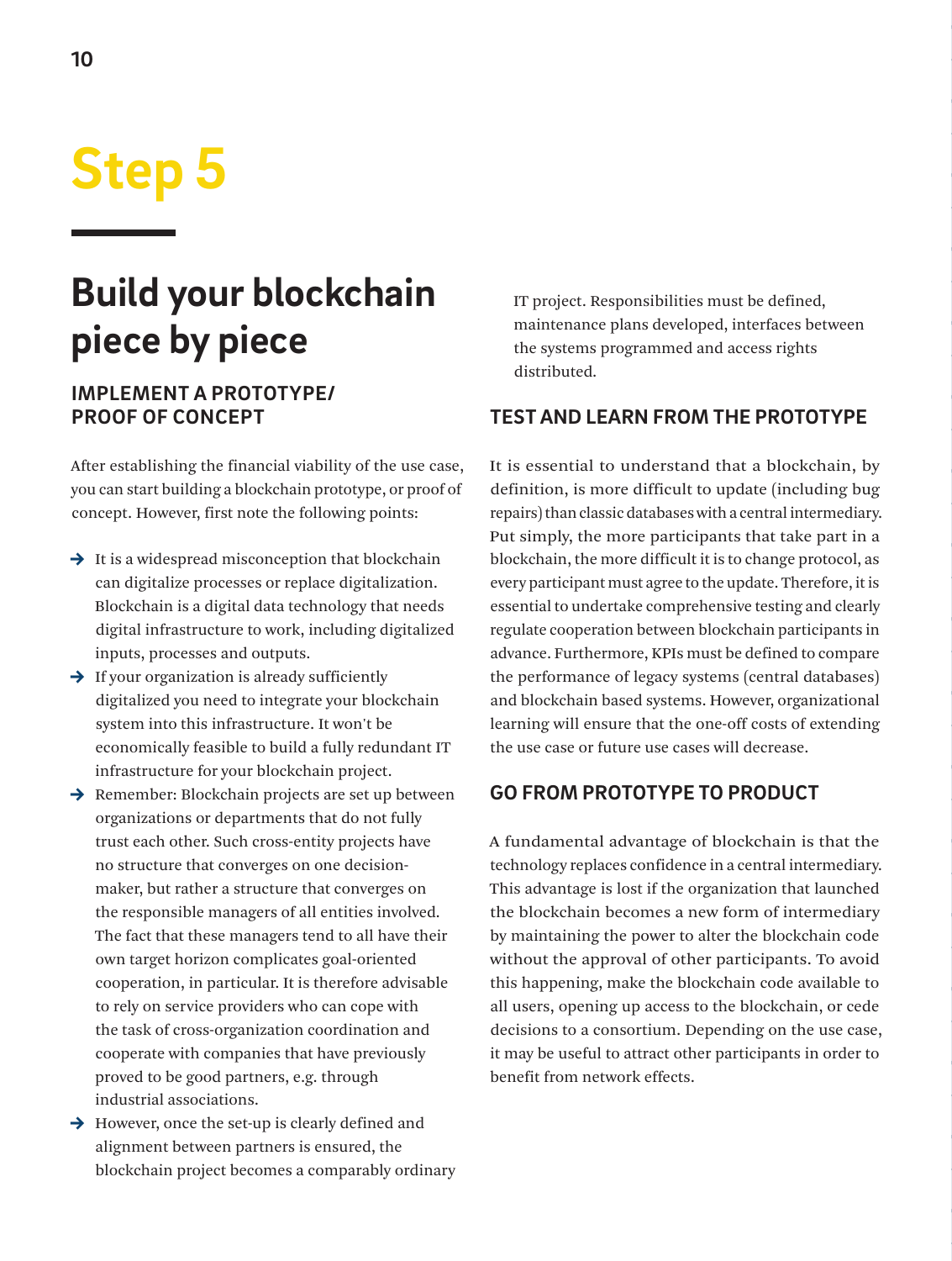## **Conclusion**

**Blockchain is only one of many database technologies that can be used to store, exchange and manage data between entities. It is not necessarily the best technology to use in every data storage and management scenario. You therefore have to check very carefully that blockchain fits your use case before starting the implementation process.** 

**However, even after concluding that blockchain is the best fit, you need to honestly evaluate the benefits and costs of such an IT project. If your existing system works properly with only minor hitches, experience shows that the benefits of blockchain often do not outweigh the risks and costs of implementation.**